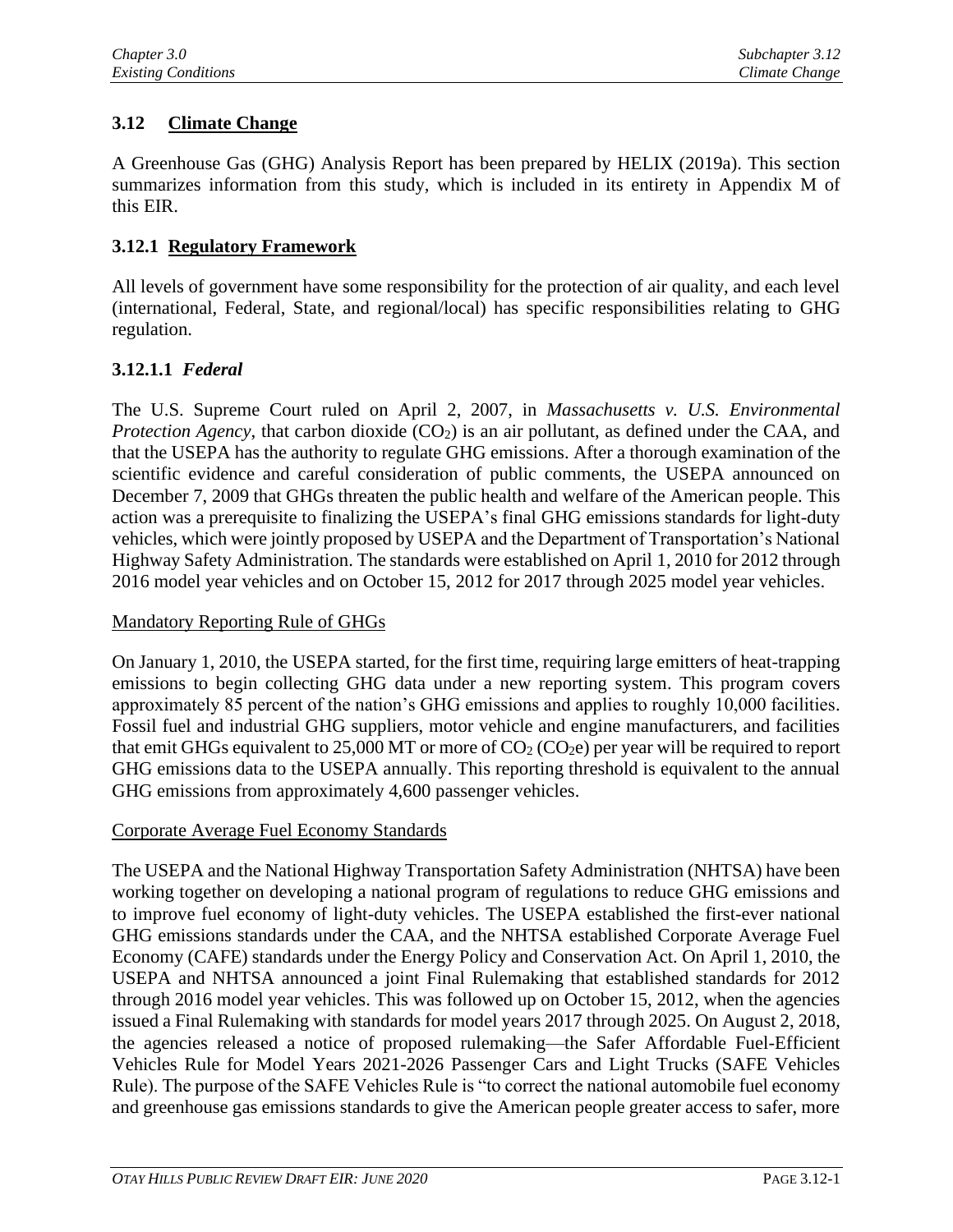affordable vehicles that are cleaner for the environment." The direct effect of the rule is to eliminate the standards that were put in place to gradually raise average fuel economy for passenger cars and light trucks under test conditions from 37 miles per gallon in 2020 to 50 miles per gallon in 2025. By contrast, the new SAFE Vehicles Rule freezes the average fuel economy level standards indefinitely at the 2020 levels. The new SAFE Vehicles Rule also results in the withdraw of the waiver previously provided to California for that State's GHG and zero emissions vehicle (ZEV) programs under section 209 of the CAA. The combined USEPA GHG standards and NHTSA CAFE standards resolve previously conflicting requirements under both Federal programs and the standards of the State of California and other states that have adopted the California standards.

### Prevention of Significant Deterioration/Title V GHGs Tailoring Rule

GHG emissions from the largest stationary sources were, for the first time, covered by the PSD and Title V Operating Permit Programs beginning on January 2, 2011. USEPA's GHG Tailoring Rule, issued in May 2010, established a common sense approach to permitting GHG emissions under PSD and Title V. The rule set initial emission thresholds, known as Steps 1 and 2 of the Tailoring Rule, for PSD and Title V permitting based on CO<sub>2</sub>e emissions. Step 3 of the GHG Tailoring Rule, issued on June 29, 2012, continued to focus GHG permitting on the largest emitters by retaining the permitting thresholds that were established in Steps 1 and 2. In addition, the Step 3 rule improved the usefulness of plantwide applicability limitations (PALs) by allowing GHG PALs to be established on CO<sub>2</sub>e emissions, in addition to the already available mass emissions PALs, and to use the CO2e-based applicability thresholds for GHGs provided in the "subject to regulation" definition in setting the PAL on a CO<sub>2</sub>e basis. The rule also revised the PAL regulations to allow a source that emits or has the potential to emit at least  $100,000$  tons per year of  $CO<sub>2</sub>e$ , but that has minor source emissions of all other regulated NSR pollutants, to apply for a GHG PAL while still maintaining its minor source status.

## **3.12.1.2** *California*

## California Code of Regulations, Title 24, Part 6

California Code of Regulations Title 24 Part 6: California's Energy Efficiency Standards for Residential and Nonresidential Buildings were first established in 1978 in response to a legislative mandate to reduce California's energy consumption. Energy-efficient buildings require less electricity, natural gas, and other fuels.

The Title 24 standards are updated periodically to allow consideration and possible incorporation of new energy efficiency technologies and methods. The 2019 update to the standards went into effect on January 1, 2020. The Building Energy Efficiency Standards focus on several key areas to improve the energy efficiency of newly constructed buildings and additions and alterations to existing buildings. The most significant efficiency improvements to the residential standards include improvements for attics, walls, water heating, and lighting. The standards are divided into three basic sets. First, there is a basic set of mandatory requirements that apply to all buildings. Second, there is a set of performance standards – the energy budgets – that vary by climate zone (of which there are 16 in California) and building type; thus, the standards are tailored to local conditions. Finally, the third set constitutes an alternative to the performance standards, which is a set of prescriptive packages that are basically a recipe or a checklist compliance approach.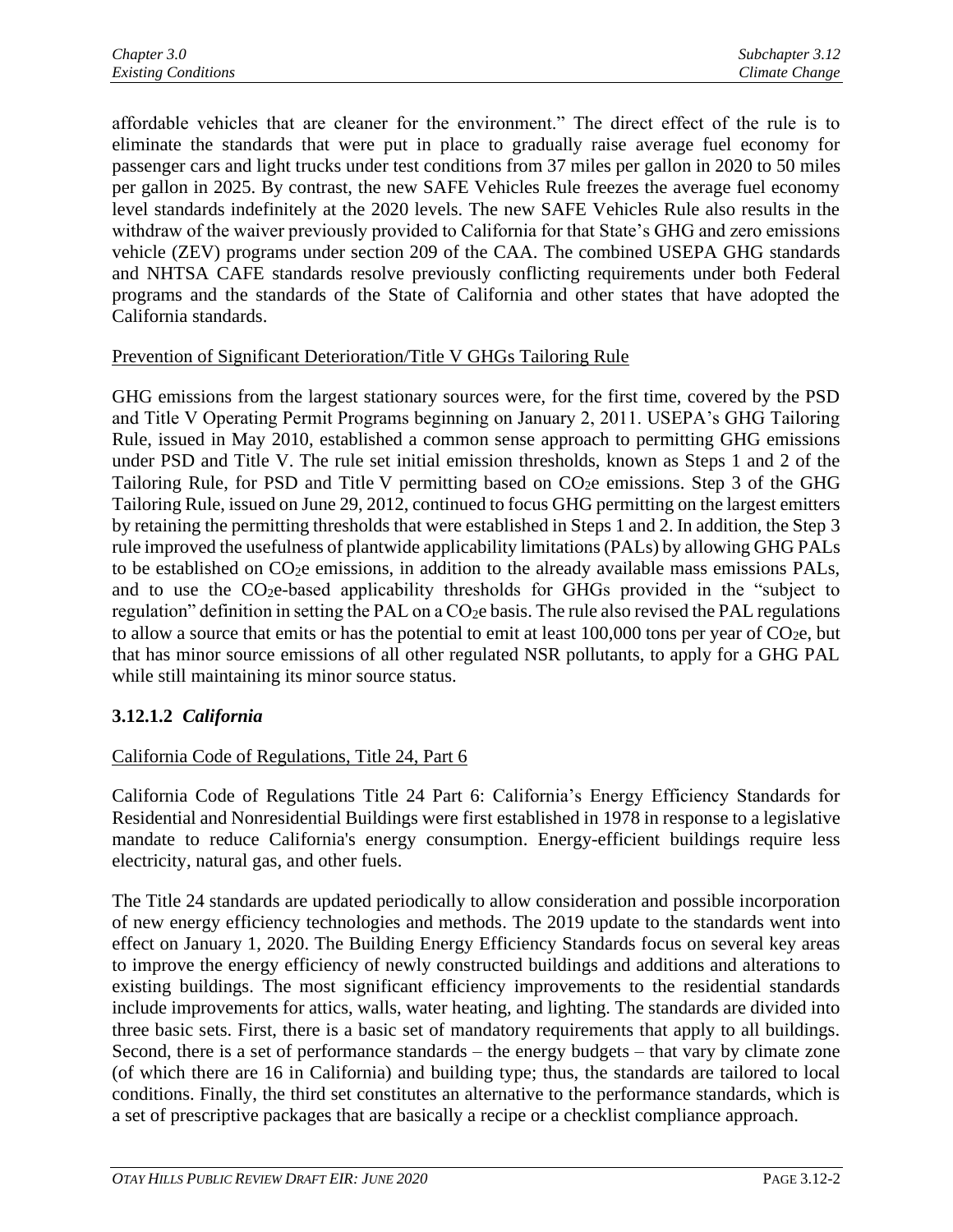### California Code of Regulations, Title 24, Part 11

The California Green Building Standards Code (CALGreen Code; 24 CCR, Part 11) is a code with mandatory requirements for new residential and nonresidential buildings (including buildings for retail, office, public schools, and hospitals) throughout California. The current version of the code went into effect on January 1, 2017. The code is Part 11 of the California Building Standards Code in Title 24 of the CCR. Workshops are currently being held for the next triennial update of the CALGreen Code.

The development of the CALGreen Code is intended to (1) cause a reduction in GHG emissions from buildings; (2) promote environmentally responsible, cost-effective, healthier places to live and work; (3) reduce energy and water consumption; and (4) respond to the directives by the Governor. In short, the code is established to reduce construction waste; make buildings more efficient in the use of materials and energy; and reduce environmental impact during and after construction.

### Executive Order S-3-05

On June 1, 2005, EO S-3-05 proclaimed that California is vulnerable to climate change impacts. It declared that increased temperatures could reduce snowpack in the Sierra Nevada, further exacerbate California's air quality problems, and potentially cause a rise in sea levels. In an effort to avoid or reduce climate change impacts, EO S-3-05 calls for a reduction in GHG emissions to the year 2000 level by 2010, to year 1990 levels by 2020, and to 80 percent below 1990 levels by 2050.

### Assembly Bill 32 – Global Warming Solution Act of 2006

The California Global Warming Solutions Act of 2006, widely known as AB 32, requires that the CARB develop and enforce regulations for the reporting and verification of statewide GHG emissions. CARB is directed to set a GHG emission limit, based on 1990 levels, to be achieved by 2020. The bill requires CARB to adopt rules and regulations in an open public process to achieve the maximum technologically feasible and cost-effective GHG reductions.

#### Executive Order B-30-15

On April 29, 2015, EO B-30-15 established a California GHG reduction target of 40 percent below 1990 levels by 2030. The EO aligns California's GHG reduction targets with those of leading international governments, including the 28 nation European Union. California is on track to meet or exceed the target of reducing GHG emissions to 1990 levels by 2020, as established in AB 32. California's new emission reduction target of 40 percent below 1990 levels by 2030 will make it possible to reach the ultimate goal established by EO S-3-05 of reducing emissions 80 percent under 1990 levels by 2050.

### Senate Bill 32

As a follow up to AB 32 and in response to EO B-30-15, SB 32 was passed by the California legislature in August 2016 and signed by Governor Brown in September 2016 to codify the EO's California GHG reduction target of 40 percent below 1990 levels by 2030.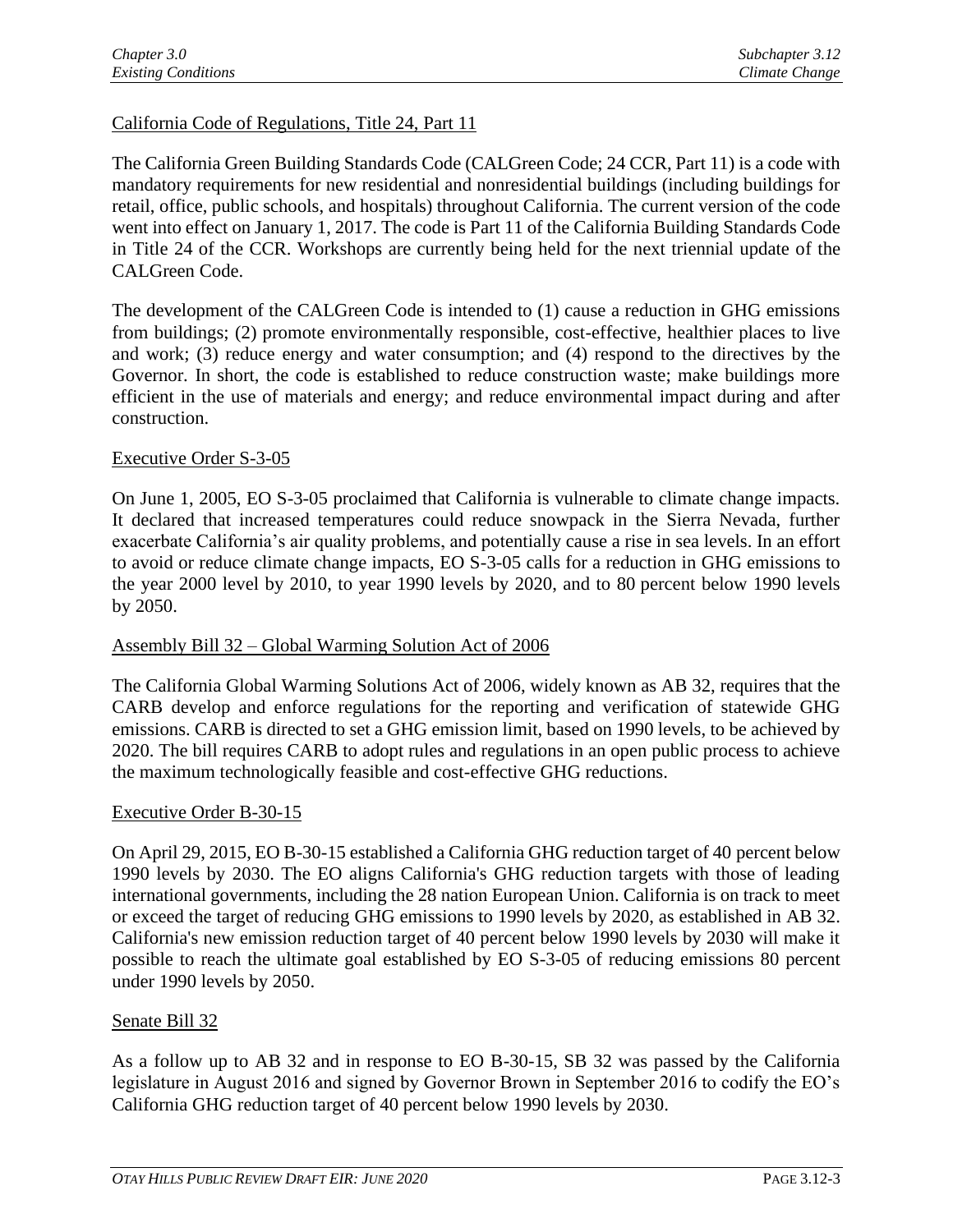## Assembly Bill 197

A condition of approval for SB 32 was the passage of AB 197. AB 197 requires that CARB consider the social costs of GHG emissions and prioritize direct reductions in GHG emissions at mobile sources and large stationary sources. AB 197 also gives the California legislature more oversight over CARB through the addition of two legislatively appointed members to the CARB Board and the establishment a legislative committee to make recommendations about CARB programs to the legislature.

### Assembly Bill 1493 – Vehicular Emissions of GHGs

AB 1493 (Pavley) requires that CARB develop and adopt regulations that achieve "the maximum feasible reduction of GHGs emitted by passenger vehicles and light-duty truck and other vehicles determined by CARB to be vehicles whose primary use is noncommercial personal transportation in the State." On September 24, 2009, CARB adopted amendments to the Pavley regulations that intend to reduce GHG emissions in new passenger vehicles from 2009 through 2016. The amendments bind California's enforcement of AB 1493 (starting in 2009), while providing vehicle manufacturers with new compliance flexibility. The amendments also prepare California to merge its rules with the Federal CAFE rules for passenger vehicles. In January 2012, CARB approved a new emissions-control program for model years 2017 through 2025. The program combines the control of smog, soot, and global warming gases and requirements for greater numbers of zero-emission vehicles into a single packet of standards called Advanced Clean Cars.

### Assembly Bill 75

AB 75 was passed in 1999 and mandates State agencies to develop and implement an integrated waste management plan to reduce GHG emissions related to solid waste disposal. In addition, the bill mandates that community service districts providing solid waste services report the disposal and diversion information to the appropriate city, county or regional jurisdiction. Since 2004, the bill requires diversion of at least 50 percent of the solid waste from landfills and transformation facilities, and submission to the California Department of Resources Recycling and Recovery (CalRecycle; formerly known as California Integrated Waste Management Board) of an annual report describing the diversion rates.

#### Assembly Bill 341

In 2011, the State legislature enacted AB 341, increasing the diversion target to 75 percent statewide. AB 341 also requires the provision of recycling service to commercial and residential facilities that generate four cubic yards or more of solid waste per week. In addition, multi-family apartments with five or more units are also required to implement a recycling program. The final regulation was approved by the Office of Administrative Law on May 7, 2012, and went into effect on July 1, 2012.

#### Executive Order S-01-07

Executive Order S-01-07 was signed by Governor Schwarzenegger on January 18, 2007 and directs that a statewide goal be established to reduce the carbon intensity of California's transportation fuels by at least 10 percent by 2020. It orders that a Low Carbon Fuel Standard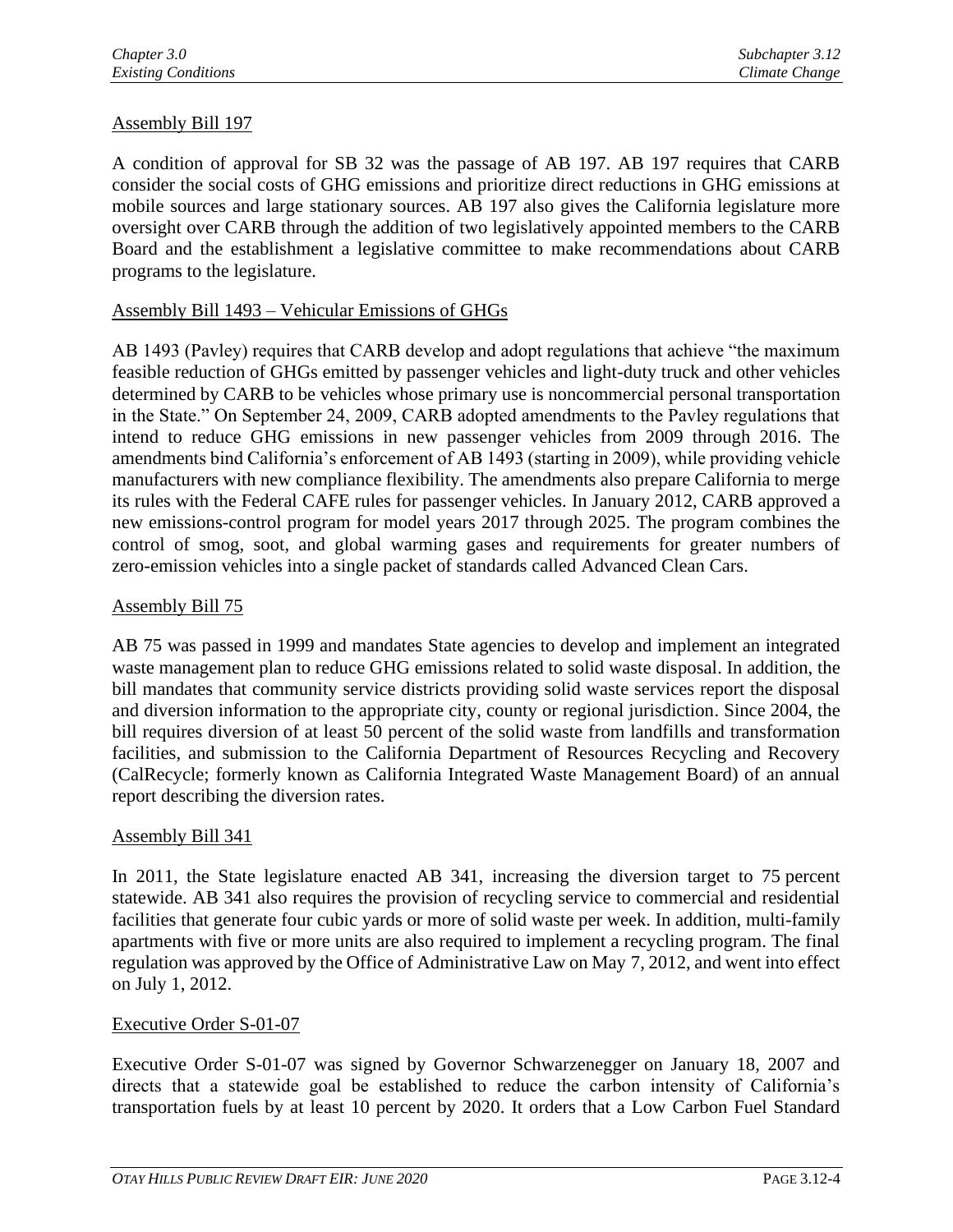(LCFS) for transportation fuels be established for California, and directs CARB to determine whether an LCFS can be adopted as a discrete early action measure pursuant to AB 32. The CARB approved the LCFS as a discrete early action item with a regulation adopted and implemented in 2010. It was expected to result in a reduction of 15 MMT  $CO<sub>2</sub>e$  by 2020 (based on the original 2008 Scoping Plan estimates). On December 29, 2011, District Judge Lawrence O'Neill in the Eastern District of California issued a preliminary injunction blocking CARB from implementing LCFS for the remainder of the *Rocky Mountain Farmers Union* litigation. Plaintiffs argued that the LCFS is unconstitutional because it violates the interstate commerce clause, which was intended to stop states from introducing laws that would discriminate against businesses located in other states.

In January 2012, however, the CARB appealed that decision to the Ninth Circuit Court of Appeals (Ninth Circuit), and then moved to stay the injunction pending resolution of the appeal. On April 23, 2012, the Ninth Circuit granted the CARB's motion for a stay of the injunction while it continues to consider CARB's appeal of the lower court's decision. On September 18, 2013, the Ninth Circuit reversed the District Court's opinion and rejected arguments that implementing LCFS violates the interstate commerce clause. Therefore, the LCFS enforcement injunction has been removed, and CARB is continuing to implement the LCFS statewide.

### Senate Bill 350

Approved by Governor Brown on October 7, 2015, SB 350 increases California's renewable electricity procurement goal from 33 percent by 2020 to 50 percent by 2030. This will increase the use of Renewables Portfolio Standard eligible resources, including solar, wind, biomass, and geothermal. In addition, large utilities are required to develop and submit Integrated Resource Plans to detail how each entity will meet their customers resource needs, reduce greenhouse gas emissions, and increase the use of clean energy.

## Senate Bill 97 – CEQA: GHG Emissions

In August 2007, Governor Schwarzenegger signed into law SB 97 – CEQA: GHG Emissions, stating: "This bill advances a coordinated policy for reducing GHG emissions by directing the Office of Planning and Research (OPR) and the Resources Agency to develop CEQA guidelines on how State and local agencies should analyze, and when necessary, mitigate GHG emissions." Specifically, SB 97 requires the OPR to prepare, develop, and transmit to the Resources Agency guidelines for the feasible mitigation of GHG emissions or the effects of GHG emissions, as required by CEQA, including but not limited to, effects associated with transportation or energy consumption. The Resources Agency certified and adopted the guidelines on December 31, 2009. The new CEQA guidelines provide the lead agency with broad discretion in determining what methodology is used in assessing the impacts of GHG emissions in the context of a particular project. This guidance is provided because the methodology for assessing GHG emissions is expected to evolve over time. The OPR guidance also states that the lead agency can rely on qualitative or other performance-based standards for estimating the significance of GHG emissions, although the new CEQA Guidelines did not establish a threshold of significance.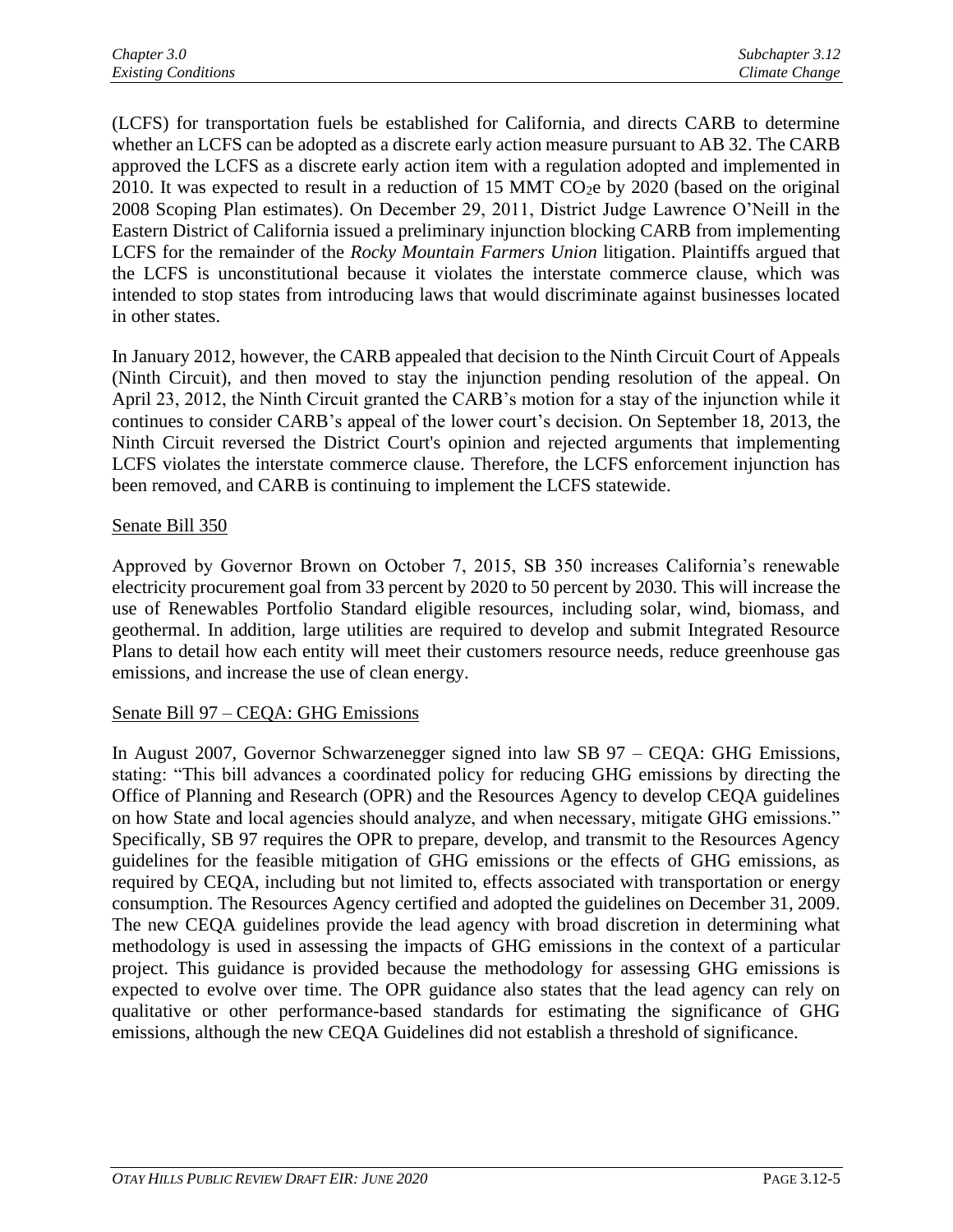## Senate Bill 375

SB 375 aligns regional transportation planning efforts, regional GHG reduction targets, and affordable housing allocations. Metropolitan Planning Organizations (MPOs) are required to adopt a Sustainable Communities Strategy (SCS), which allocates land uses in the MPO's Regional Transportation Plan (RTP). Qualified projects consistent with an approved SCS or Alternative Planning Strategy categorized as "transit priority projects" would receive incentives to streamline CEQA processing.

## **3.12.1.3** *California GHG Programs and Plans*

### California Air Resources Board: Scoping Plan

On December 11, 2008, CARB adopted a Scoping Plan (CARB 2008b), as directed by AB 32. The Scoping Plan proposes a set of actions designed to reduce overall GHG emissions in California to the levels required by AB 32. Measures applicable to development projects include those related to energy-efficiency building and appliance standards, the use of renewable sources for electricity generation, regional transportation targets, and green building strategy. Relative to transportation, the Scoping Plan includes nine measures or recommended actions related to reducing vehicle miles traveled and vehicle GHGs through fuel and efficiency measures. These measures would be implemented statewide rather than on a project-by-project basis.

The CARB released the First Update to the Climate Change Scoping Plan in May 2014 to provide information on the development of measure-specific regulations and to adjust projections in consideration of the economic recession (CARB 2014a). To determine the amount of GHG emission reductions needed to achieve the goal of AB 32 (i.e., 1990 levels by 2020) CARB developed a forecast of the AB 32 Baseline 2020 emissions, which is an estimate of the emissions expected to occur in the year 2020 if none of the foreseeable measures included in the Scoping Plan were implemented. CARB estimated the AB 32 Baseline 2020 to be 509 MMT CO<sub>2</sub>e. The Scoping Plan's current estimate of the necessary GHG emission reductions is 78 MMT  $CO<sub>2</sub>e$ (CARB 2014b). This represents an approximately 15.32 percent reduction. The CARB is forecasting that this would be achieved through the following reductions by sector:  $25 \text{ MMT CO}_2$ e for energy; 23 MMT CO<sub>2</sub>e for transportation; 5 MMT CO<sub>2</sub>e for high-global warming potential (GWP) GHGs, and 2 MMT CO<sub>2</sub>e for waste. The remaining 23 MMT CO<sub>2</sub>e would be achieved through Cap-and-Trade Program reductions. This reduction is flexible; if CARB receives new information and changes the other sectors' reductions to be less than expected, the agency can increase the Cap-and-Trade reduction (and vice versa).

In response to EO B-30-15 and SB 32, all State agencies with jurisdiction over sources of GHG emissions were directed to implement measures to achieve reductions of GHG emissions to meet the 2030 and 2050 targets. CARB was directed to update the Scoping Plan to reflect the 2030 target and, therefore, is moving forward with the update process. The mid-term target is critical to help frame the suite of policy measures, regulations, planning efforts, and investments in clean technologies and infrastructure needed to continue driving down emissions. CARB is moving forward with a second update to the Scoping Plan to reflect the 2030 target set by Executive Order B-30-15 and codified by SB 32. The 2017 Climate Change Scoping Plan Update, Proposed Strategy for Achieving California's 2030 Greenhouse Gas Target, was released in proposed final form on November 30, 2017 and approved on December 14, 2017.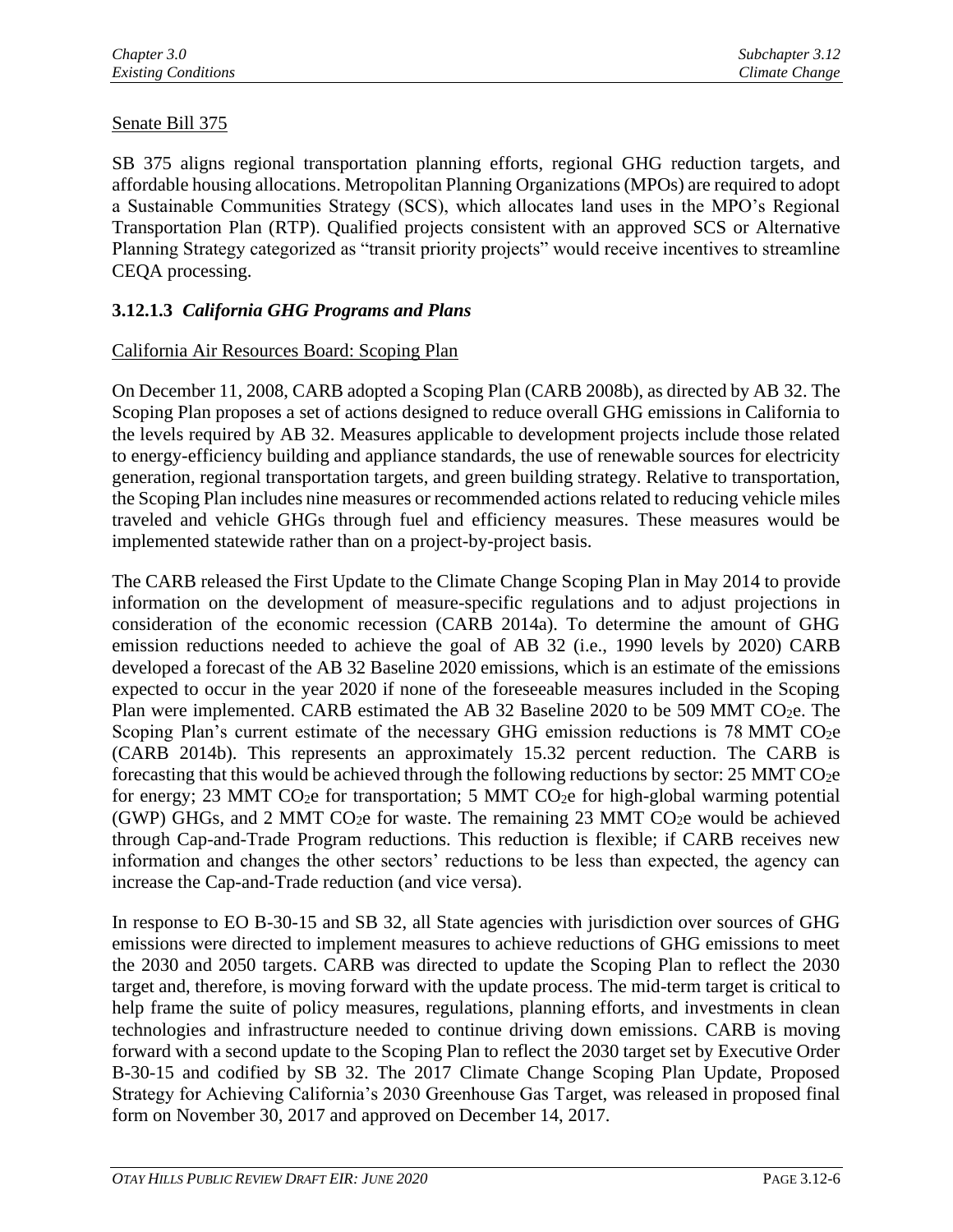# **3.12.1.4** *Local Policies and Plans: County of San Diego*

### County of San Diego General Plan

The County's General Plan, adopted in 2011, provides guiding principles designed to balance future growth, conservation, and sustainability. The General Plan aims to balance the need for infrastructure, housing and economic vitality, while maintaining and preserving unique community, agricultural areas, and extensive open space (County 2011). The General Plan contains goals and policies specific to reducing GHG emissions, including: efficient and compact growth and development; increasing energy efficiency and use of renewable energy sources; increasing recycling; and improving access to sustainable transportation (County 2018).

The General Plan addresses AB 32 and climate change and provides an extensive list of policies designed to reduce GHG emissions and adapt to current climate change related impacts. Strategies listed to mitigate and reduce GHG emissions include: reduce vehicle trips, gasoline and energy consumption; improve energy efficiency by decreasing non-renewable energy consumption and generation; increase generation and use of renewable energy sources; reduce water consumption and waste generation; improve solid waste reuse and recycle and composting programs; promote landscapes designed to sequester CO2; and preserve open space and agricultural lands. Adaptive strategies designed to prevent, and mitigate current climate change impacts, include the following: reduce wildfire and flood risk; conserve water during water shortages; promote agricultural lands to support local food production; and provide education and leadership (County 2018).

### County of San Diego Climate Action Plan

In February 2018, the County adopted a long-term programmatic CAP that outlines the actions the County will undertake to achieve its proportional share of state GHG emission reductions to be compliant with AB 32 and EO S-3-05 (County 2018). The CAP will ensure that new developments incorporate more sustainable design standards and applicable GHG reduction measures (County 2018).

Appendix A of the CAP includes a project-level CAP Consistency Review Checklist (Checklist) that may be used to demonstrate a project's consistency with the General Plan growth projections, land use assumptions, and applicable CAP measures. The purpose of the Checklist is to, in conjunction with the CAP, provide a streamlined review process for proposed new development projects that are subject to discretionary review and trigger environmental review pursuant to CEQA.

The Checklist contains GHG reduction measures that are required to be implemented on a projectby project basis to ensure that GHG reduction activities identified in the CAP that are applicable to new developments are appropriate applied. The inclusion of these GHG reduction measures in new developments would assist the County in meeting its GHG emissions reduction targets.. Implementation of the measures would ensure that new development is consistent with the CAP strategies identified to achieve GHG reduction targets. Projects that are consistent with the CAP, as determined through use of the Checklist, may rely on the CAP for the cumulative impacts analysis of GHG emissions. Projects that are not consistent with the CAP must prepare a comprehensive project-specific analysis of GHG emissions, including quantification of existing and projected GHG emissions and incorporation of the measures in the Checklist to the extent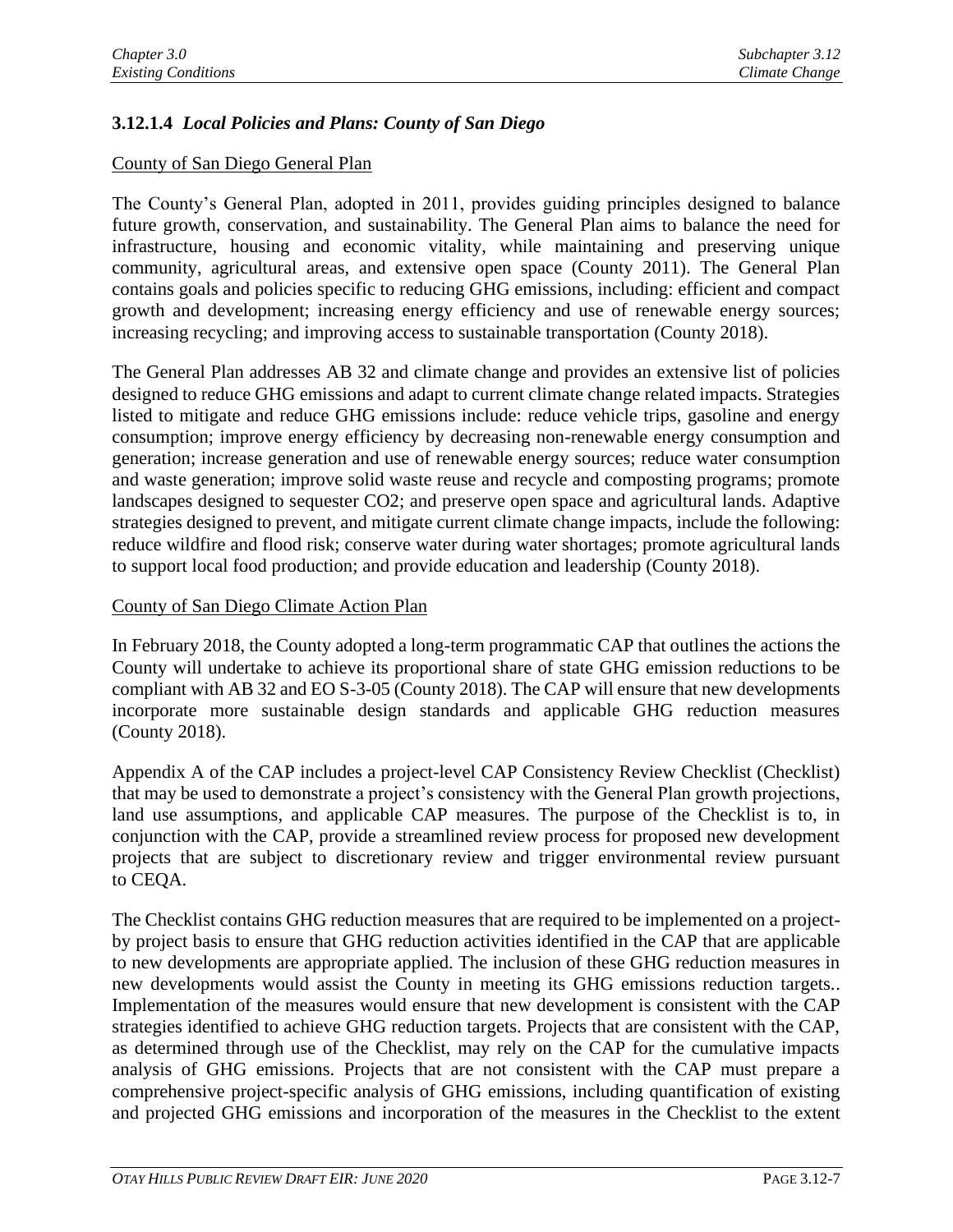feasible. Cumulative GHG impacts would be significant for any project that is not consistent with the CAP.

## SANDAG: San Diego Forward: The Regional Plan

The Regional Plan (SANDAG 2015) is the long-range planning document developed to address the region's housing, economic, transportation, environmental, and overall quality-of-life needs. The Regional Plan establishes a planning framework and implementation actions that increase the region's sustainability and encourage "smart growth while preserving natural resources and limiting urban sprawl." The Regional Plan encourages the regions and the County to increase residential and employment concentrations in areas with the best existing and future transit connections, and to preserve important open spaces. The focus is on implementation of basic smart growth principles designed to strengthen the integration of land use and transportation.

# **3.12.2 Existing Conditions**

## **3.12.2.1** *Worldwide and National GHG Inventory*

In 2013, total GHG emissions worldwide were estimated at 48,257 million metric tons (MMT) of CO2e emissions (World Resource Institute 2017). The U.S. contributed the second largest portion (13 percent) of global GHG emissions in 2013. The total U.S. GHG emissions was 6,213 MMT CO<sub>2</sub>e in 2013, of which 82 percent was  $CO<sub>2</sub>$  emission (World Resource Institute 2017). On a national level, approximately 27 percent of GHG emissions were associated with transportation and about 38 percent were associated with electricity generation (World Resource Institute 2017).

## **3.12.2.2** *State GHG Inventories*

The CARB performed statewide inventories for the years 1990 to 2017 (Table 3.12-1, *California GHG Emissions by Sector*). The inventory is divided into six broad sectors of economic activity: agriculture, commercial, electricity generation, industrial, residential and transportation.

As shown in Table 3.12-1, statewide GHG source emissions totaled 431 MMT CO<sub>2</sub>e in 1990, 471 MMT CO<sub>2</sub>e in 2000, 449 MMT CO<sub>2</sub>e in 2010, and 424 MMT CO<sub>2</sub>e in 2017. According to data from the CARB, it appears that statewide GHG emissions peaked in 2004 and are now beginning to decrease (CARB 2017a). Transportation-related emissions consistently contribute the most GHG emissions, followed by electricity generation and industrial emissions.

A San Diego regional emissions inventory that was prepared by the University of San Diego School of Law, Energy Policy Initiative Center (EPIC) took into account the unique characteristics of the region. Its 2014 emissions inventory update for San Diego is duplicated in Table 3.12-2, *San Diego County GHG Emissions by Sector in 2014*. The sectors included in this inventory are somewhat different from those in the statewide inventory.

According to the County of San Diego 2014 GHG Inventory and Projections prepared by the EPIC in 2017, the unincorporated areas of San Diego County emitted 3.21 MMT of  $CO<sub>2</sub>e$  emissions in 2014. The largest contributor of GHGs in San Diego County was the on-road transportation category, which comprised 45 percent  $(1.46 \text{ MMT CO}_2)$  of the total amount. The second highest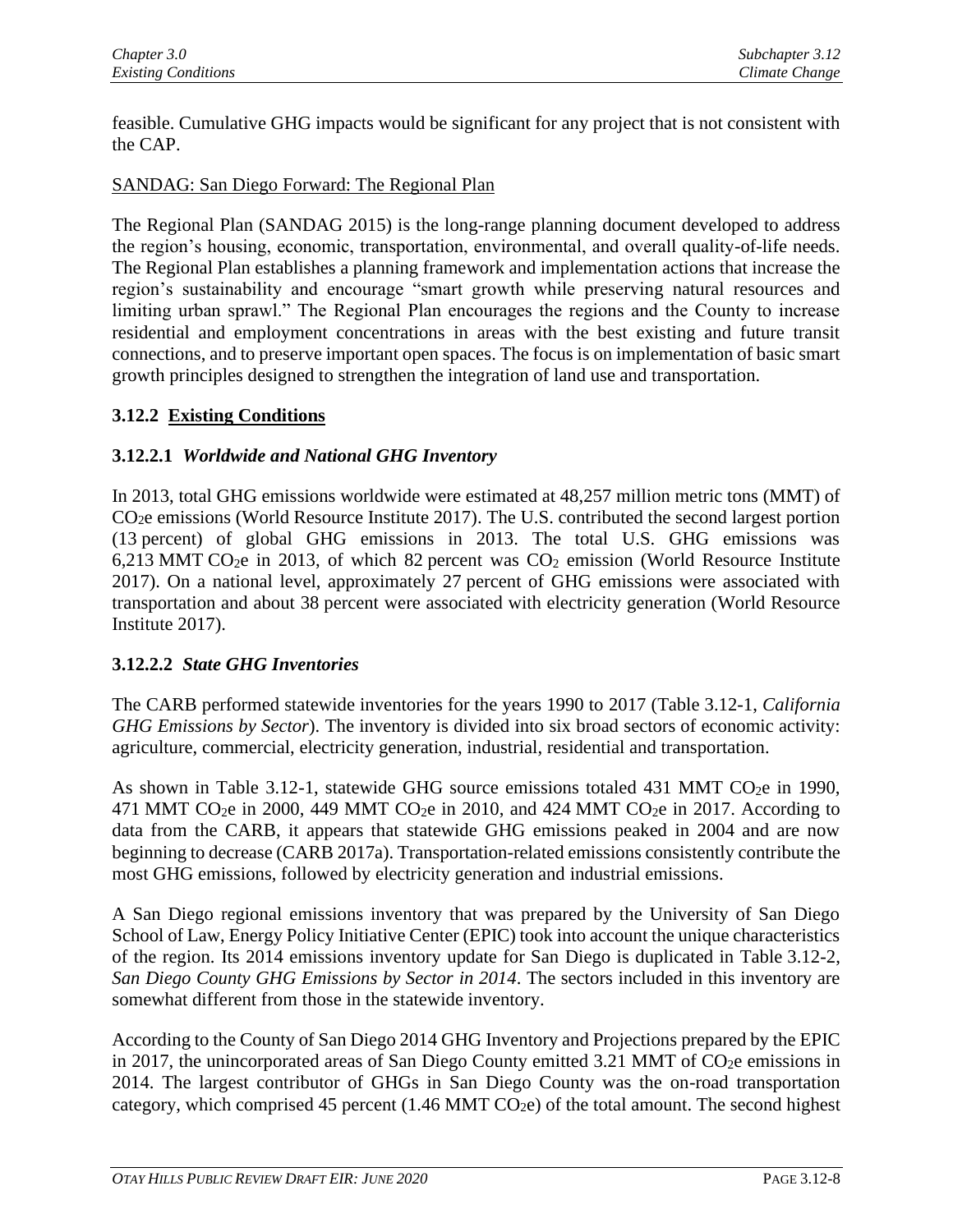contributor was the electricity category, which contributed  $0.76$  MMT CO<sub>2</sub>e, or 24 percent of the total. Together, the on-road transportation and electricity categories comprised 69 percent of the total GHG emissions for the County. The remaining amount was contributed by natural gas and propane consumption, off-road transportation, waste, agriculture, water and wastewater.

Similar to the statewide emissions, transportation-related GHG emissions contributed the most countywide, followed by emissions associated with energy use.

# **3.12.2.3** *On-site GHG Inventory*

The existing Project site is currently vacant. There are no current significant sources of on-site GHG emissions. Natural vegetation and soils temporarily store carbon as part of the terrestrial carbon cycle. Carbon is assimilated into plants as they grow and then dispersed back into the environment when they die. Soil carbon accumulates from inputs of plants, roots and other living components of the soil ecosystem (i.e., bacteria, worms, etc.). Soil carbon is lost through biological respiration, erosion and other forms of disturbance. The existing GHG emissions are likely to be negligible.